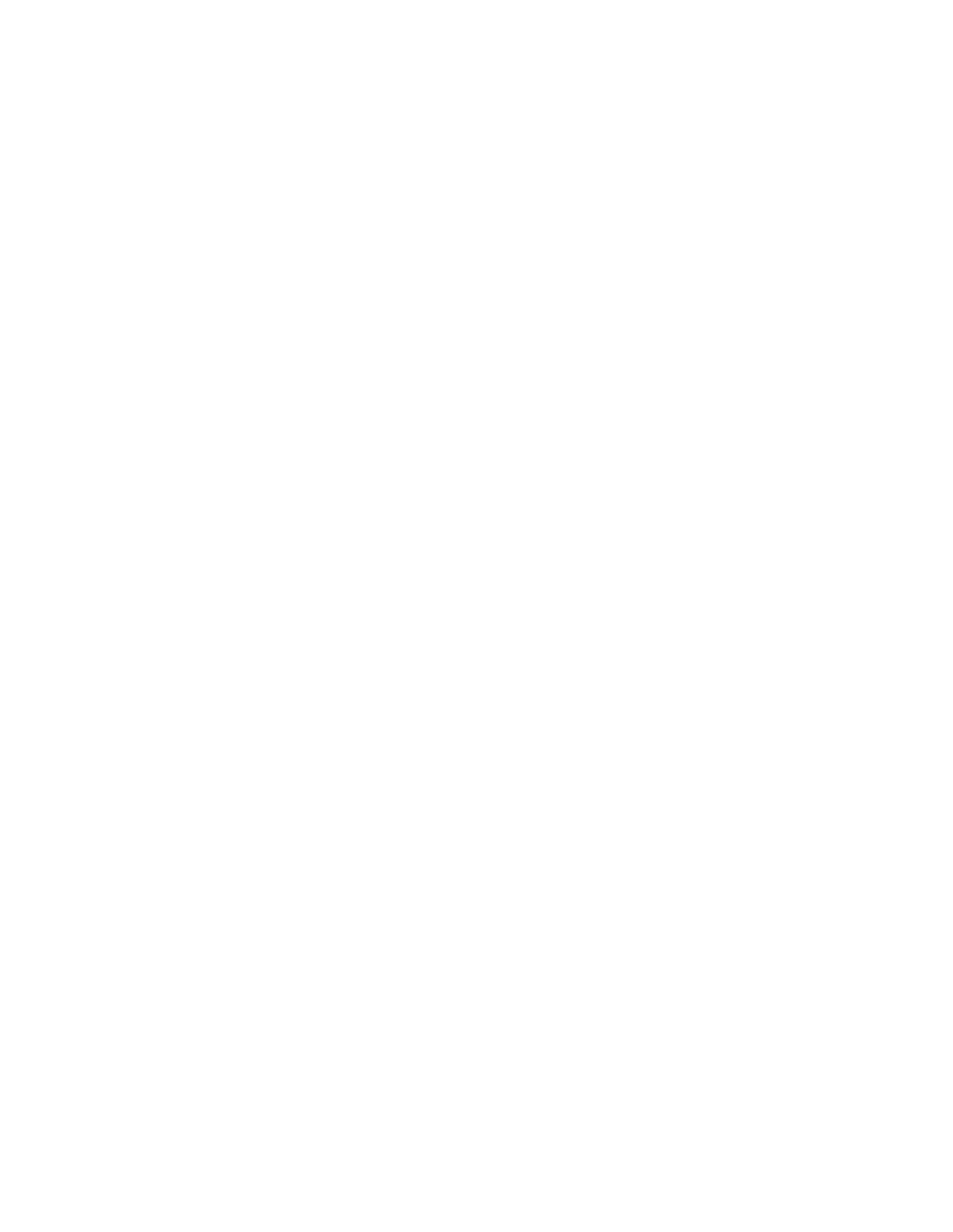## **Introduction**

The Occupational Board Reform Act (§§84-33 to 84-948 of the Nebraska Revised Statutes) was enacted by the Nebraska Legislature to establish a process for systematic examination of occupational regulations in Nebraska. The Act assigns a primary responsibility to the standing committees of the Legislature to perform periodic evaluation of those occupational regulations that fall within the subject matter jurisdiction of each committee.

§84-940 defines occupational regulation to mean "a statute, rule, regulation, practice, policy or other state law requiring an individual to possess certain personal qualifications or to comply with registration requirements to use an occupational title or work in a lawful occupation." Beginning in 2019, each standing committee of the Legislature shall annually review and analyze approximately twenty percent of the occupational regulations within the jurisdiction of the committee and prepare and submit an annual report electronically to the Clerk of the Legislature by December 15 of each year. Each report shall include the committee's recommendations regarding whether the occupational regulations should be terminated, continued, or modified.

Licensing of livestock dealers under the Nebraska Livestock Dealers Licensing Act is an occupational regulation that falls under the jurisdiction of the Agriculture Committee. This report is submitted to fulfil the requirements of the Agriculture Committee under §84-948 of the Occupational Board Reform Act with respect to livestock dealers.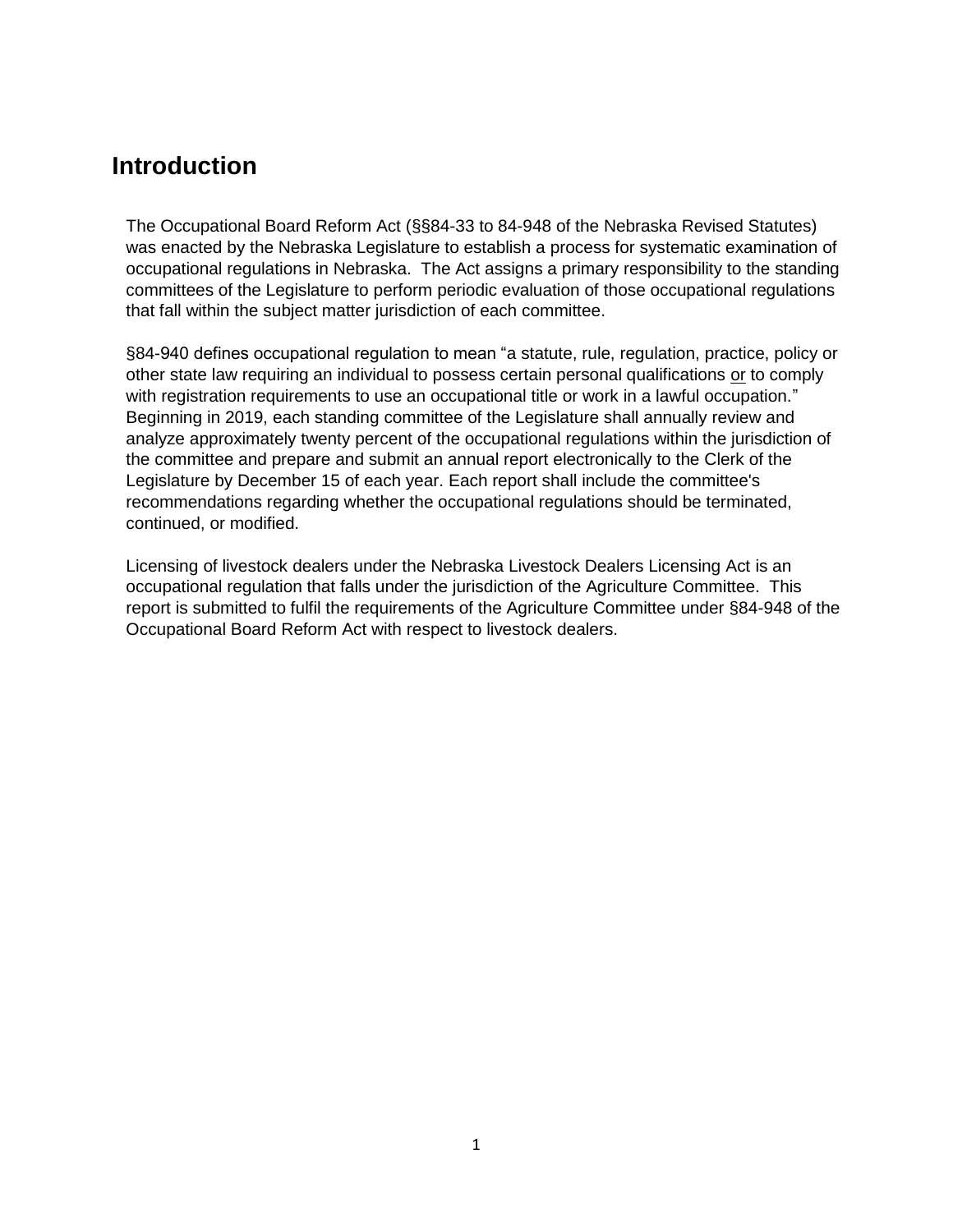## **Contents**

| Page #                                                 |
|--------------------------------------------------------|
| Description of Occupation 3                            |
| Description of Regulation 3                            |
| Nebraska Dealers Licensing Act. 3                      |
| Packers and Stockyards Act 4                           |
| Occupational Board Information 5                       |
|                                                        |
| License Issuance and Oversight Activity 6              |
|                                                        |
| Comparison to Other States' Regulation of Occupation 7 |
| Occupational Board Reform Act Analysis 9               |
| Assumptions Underlying the Creation of                 |
| the Occupational Regulation 9                          |
| Occupational Board Statement of Efficacy 9             |
| Occupational Regulation in Relation to Occupational    |
| Board Reform Act Policy 9                              |
| Committee Recommendation 10                            |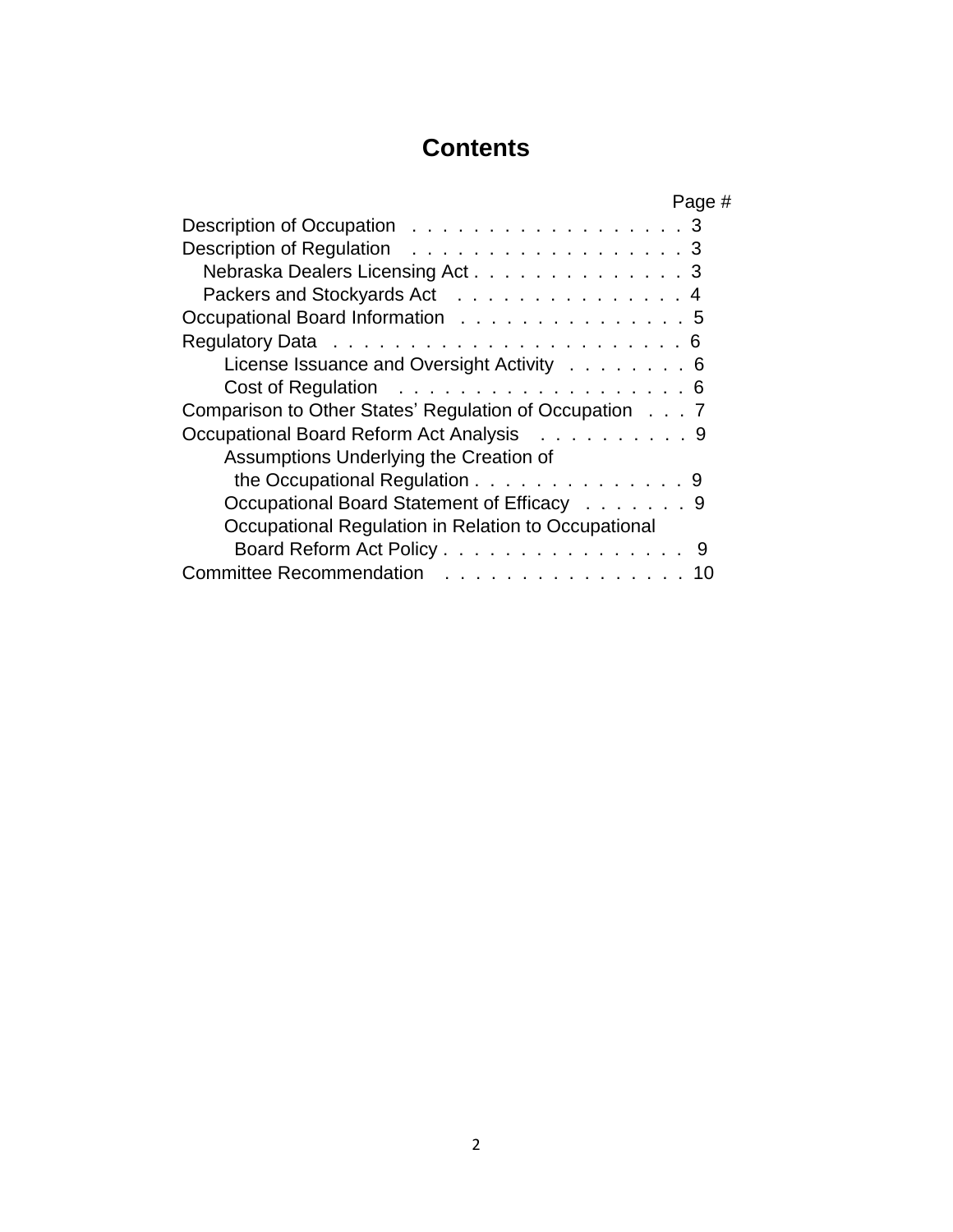#### **Occupation**: Livestock Dealer **Occupational Board: Department of Agriculture Statutory Citation**: Nebraska Livestock Dealer Licensing Act (§§54-1701 to 54-1711)

#### **Description of Occupation**:

Livestock dealers provide services as an intermediary in the marketing of livestock as either an agent or employee of a livestock seller or purchaser or as an independent business. As an agent for one or more purchasers, dealers utilize established business relationships with livestock producers/suppliers and acquired expertise in assessing livestock for quality and suitability for a purchaser's needs and negotiate directly with livestock sellers on behalf of their clients to establish a price paid and other terms of a transaction. As an agent of one or more sellers, dealers seek to locate buyers for their clients' livestock and negotiate price, delivery and other terms. As an agent or employee of a seller or buyer, dealers purchase or sell livestock on the account of the client or employer and are paid wages as an employee, or are paid or retain commissions for their services. Dealers may also purchase livestock on their own account which they temporarily own for purpose of eventual resale, with compensation in the form of any markup of the resale price over the purchase price.

#### **Description of Occupational Regulation**:

Livestock dealers are regulated by both the Nebraska Department of Agriculture under the Livestock Dealer's Licensing Act and by the USDA under the Packers and Stockyards Act.

#### Nebraska Livestock Dealers Licensing Act:

The Act defines a dealer as any person or business entity engaged in the business of buying or selling livestock for purpose of resale within the state either for his or her own account or as the employee or agent of the seller or buyer, and also includes any person buying or selling from a concentration point (e.g. auction market).

The act excludes the following from the definition of a dealer:

- An agent or employee buying or selling livestock exclusively for the account of a licensed dealer
- Farmers or ranchers purchasing livestock utilized in in their own operation
- Persons arranging for sales through breed registry associations
- Person buying or selling livestock for research, exhibition, education or entertainment including 4-H and FFA group livestock sales.
- Persons dealing in species other than cattle, swine and sheep (the term "livestock" as defined for purposes of the act are confined to these three species).

The Act does not limit or prescribe the use of the term "livestock dealer" as an occupational title but prohibits engaging in livestock dealing activities without a valid license issued by the Director. Conditions of licensure include: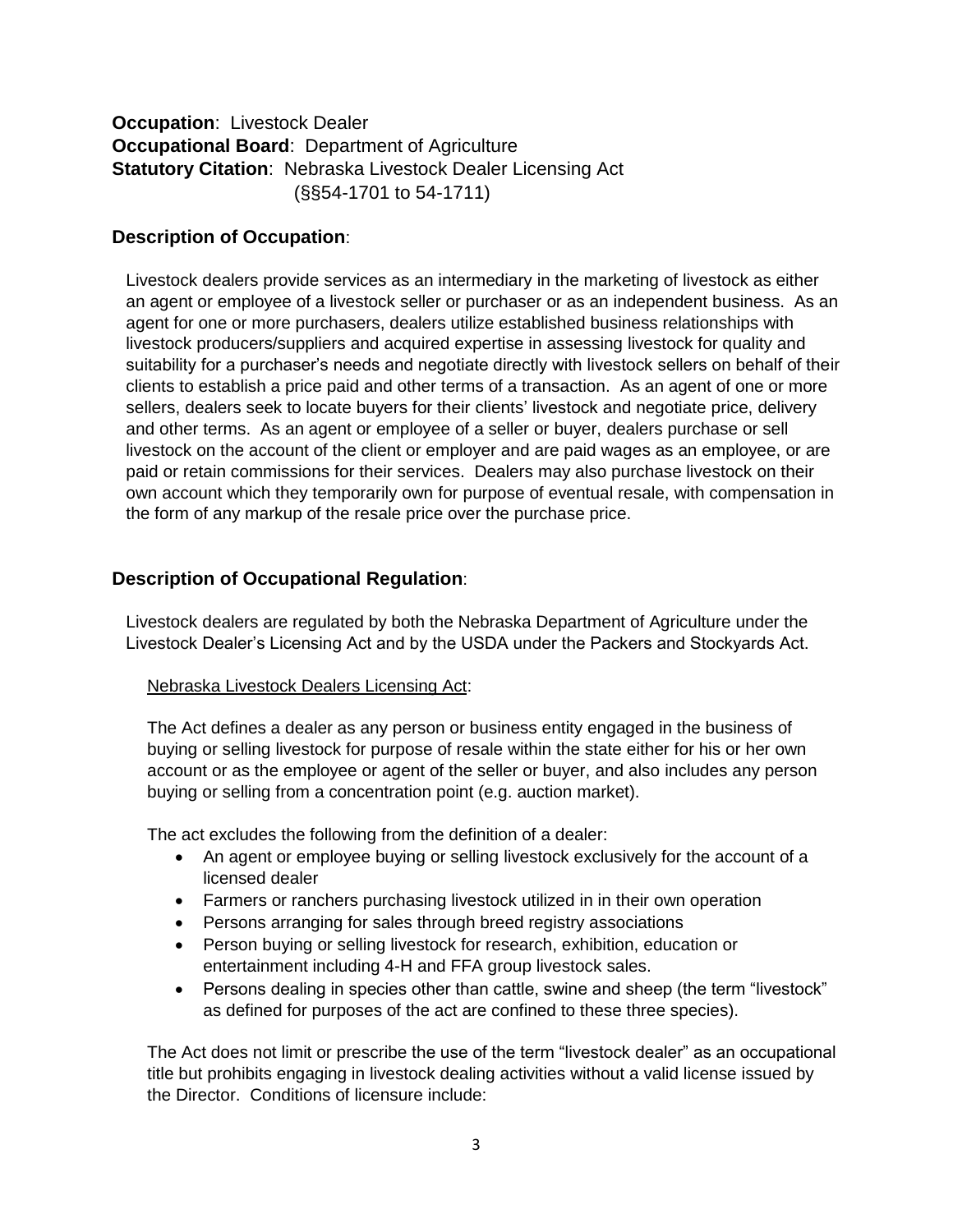- \$50 initial and annual renewal license fee
- Documentation verifying either:
	- -- registration as a dealer under the federal Packers & Stockyards Act (P&SA) and verification that the dealer maintains a bond or other financial assurance required for registration under the P&SA, or
	- -- If not registered & bonded under the P&SA, verification the applicant maintains a bond in the amount of the greater of \$5000 or the bond amount required under the P&SA payable to the Department of Agriculture.
- Listing of any facilities used by the dealer as concentration points for holding livestock and or presenting for sale, and design and maintenance of such facilities in compliance with minimal standards prescribed by the State Veterinarian
- Compliance with recordkeeping accurately recording information relating to sales transactions and information regarding ownership of dealer businesses.

The Department of Agriculture has authority to deny, restrict or revoke licensure for violations of animal health laws and regulations. Violations of the Act, including engaging in livestock dealing without licensure, or violations of regulations or orders of the Director of Agriculture, is a class III misdemeanor and each day of continued violation is a separate offense.

#### Packers & Stockyards Act (7 U.S.C. §§181 – 231)

The Packers & Stockyards Act (P&SA) is administered by the Packers and Stockyards Program of the Grain Inspection, Packers and Stockyards Administration (GIPSA), a division of USDA. Implementing regulations are codified at 9 CFR 201-206. The P&SA seeks to ensure fair trade practices and competitive markets for livestock, meat, and poultry, including fostering fair and open competition and guarding against deceptive and fraudulent practices. Livestock dealers are primarily affected by P&SA provisions and activities in the financial responsibility sphere that seek to protect livestock producers and other market participants from financial risks due to fraudulent or insolvent actors in the marketplace. Livestock dealers are also subject to anti-competitive oversight and may not engage in discriminatory or deceptive trade practices.

The P&SA defines a dealer as any person engaged in the business of buying or selling in commerce, either on his own account or as the employee or agent of the vendor or purchaser. By regulation (9 CFR 201.10), any individual employed on salary or similar employment compensation as a livestock buyer by a packer must be individually registered as a dealer. The P&SA excludes the following from the definition of dealer:

- Persons registered as a marketing agency
- Persons marketing their own livestock or buying livestock for their own stocking or feeding purposes
- Persons dealing in species other than cattle, sheep, swine, horses, mules or goats (the term "livestock" for purposes of the act are confined to these species).

Section 7-203 of the Act prohibits any person from carrying on the business of a market agency or dealer without being registered with the Secretary of Agriculture. Terms of registration include: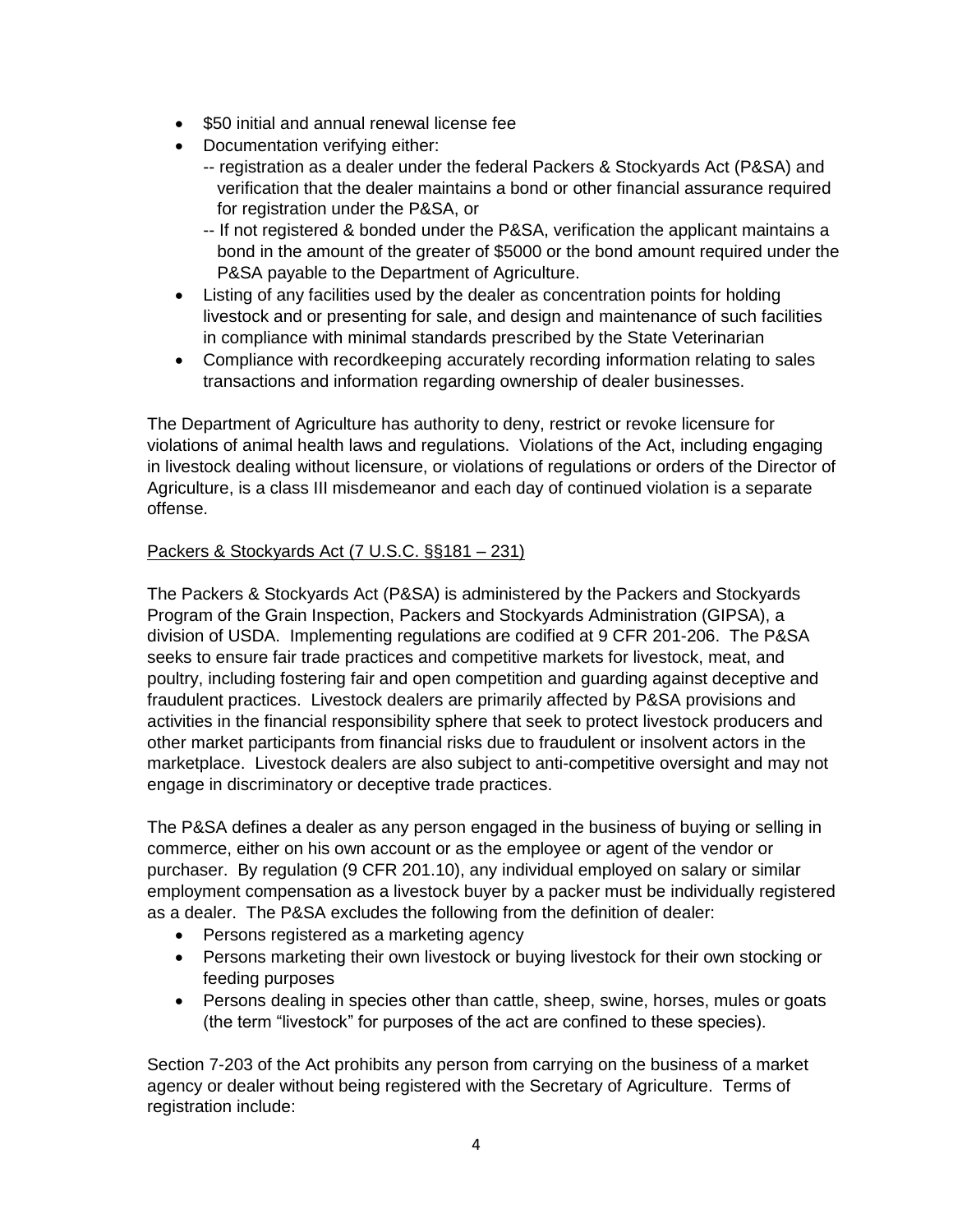- File verification of bond securing the obligations of the dealer. The amount of the bond shall be calculated as 2 business day's average purchases rounded up to the nearest \$5000 increment, but shall not be less than \$10,000. For amounts beyond \$75,000, the amount is \$75,000 plus 10% of the amount calculated in excess of \$75,000 rounded up to the nearest \$5000 increment. For packer buyers (persons employed by packers to purchase livestock direct to slaughter or wholly owned dealer subsidiaries of a packer) the packer shall maintain the bond.
- Maintain records to accurately record all transactions and file annual reports of the dealer's activity

In addition to bonding, dealers are subject to a series of regulatory requirements regarding payment and accounting of funds. Failure to adhere to required business practices is cause for denial or revocation of registration and possible civil or criminal enforcement as an unfair or deceptive trade practice.

- Prompt Payment Dealers are required to make payment for livestock purchases by the close of the business day following the transfer of possession. Livestock sellers may not waive prompt payment protection except by written agreement
- Custodial Accounts P&SA require dealers to maintain payments received from clients in a custodial account. Transfers and expenditures from the custodial account are limited.
- Financial Soundness Dealers must demonstrate minimal net worth
- Unfair, Discriminatory, or Deceptive Practices Dealers are prohibited from giving undue preference or advantage to, or discriminating against, certain buyers and sellers over others, circulating false information to affect market prices or induce sales or purchases, engaging in collusive business relationships with other dealers or marketing agencies, and buying and selling on weight absent actual weighing on certified scales with weighing observed by weigh masters.

## **Occupational Board Information:**

Report contents specified under subdivisions (3)(a) through (f) of §84-948 are not applicable to this occupation.

The Nebraska Department of Agriculture, a code agency, is solely responsible for the receipt and processing of license applications, and the issuance, monitoring and discipline of license infractions. Licensure processing is assigned to staff of the Bureau of Animal Industry, a division of the Department of Agriculture, who issue and renew licenses as a largely ministerial act for license applicants meeting the minimal license fee payment and information filing requirements prescribed in statute. The act prescribes no personal qualifications as defined pursuant to §84-941 of the Occupational Board Reform Act to qualify for licensure or engage in the occupation. Licensure decisions, standards of qualifications for licensure, or disciplinary enforcement of violations of the Act or licensure are not delegated to a separate industry licensing board.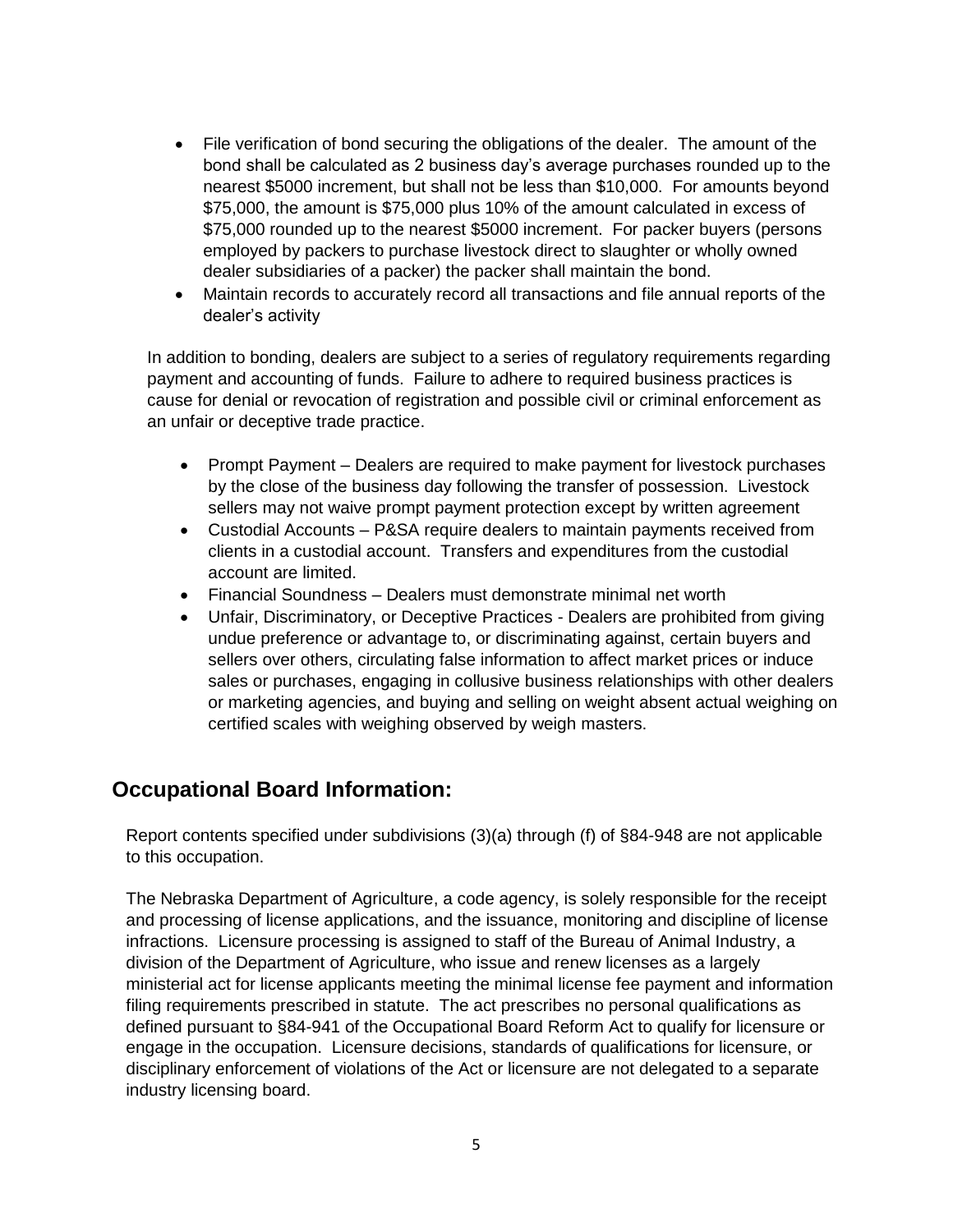## **Regulatory Data**:

The Executive Board of the Legislature created an electronic survey to help committees accomplish the task of reviewing occupational regulations. Survey results for all executive entities responsible for completing the surveys are published on the Legislature's website at [https://nebraskalegislature.gov/reports/committeesurvey\\_view.php.](https://nebraskalegislature.gov/reports/committeesurvey_view.php) The survey response for the Department of Agriculture, the agency which implements the Nebraska Livestock Dealers Act, may be found at this site.

#### License Issuance and Oversight Activity:

The following table summarizes the Department of Agriculture's report of the number of active licensed livestock dealers (licensed issued and renewed annually), license fee revenues and the number of disciplinary actions imposed against licensees for the past five complete fiscal years

|                              | 2014/15     | 2015/16 | 2016/17 | 2017/18 | 2018/19 |  |
|------------------------------|-------------|---------|---------|---------|---------|--|
| <b>Licensed Persons</b>      | 169         | 168     | 171     | 174     | 156     |  |
| Annual Revenue*              | \$8,850     | \$9,700 | \$7,800 | \$8,650 | \$7,750 |  |
| <b>Disciplinary Actions</b>  | None        |         |         |         |         |  |
| Inspections, Audits or Other | <b>None</b> |         |         |         |         |  |
| <b>Regulatory Contacts</b>   |             |         |         |         |         |  |

#### **Dealer Licensure - 5 Year Summary of Regulatory Activity**

 Revenues are primarily license fees but may include late fees and any veterinary inspection fees collected from dealers

#### Description of Disciplinary Actions:

The Department reports no revocations, denials or other license discipline actions were taken against active licensees or license applicants during the previous five years, nor members of the public acting as a dealer without licensure.

#### Inspections or other administrative actions:

There are no regular or required inspection or other tasks assigned to the Department. The Department may perform inspection of a dealer's records, facilities or livestock in possession in the course of a disease tracing event or in response to a complaint.

#### Cost of Regulation:

Fees collected under the act are deposited into the Livestock Auction Market Cash Fund which also receives annual license fees for livestock auction markets, rendering and pet food establishments, and fees paid for veterinary inspections required to be performed at auction markets and other livestock concentration points. Commingled funds are utilized to support the Department's general livestock health activities and regulatory compliance enforcement that apply to various movements and transfers of ownership of livestock.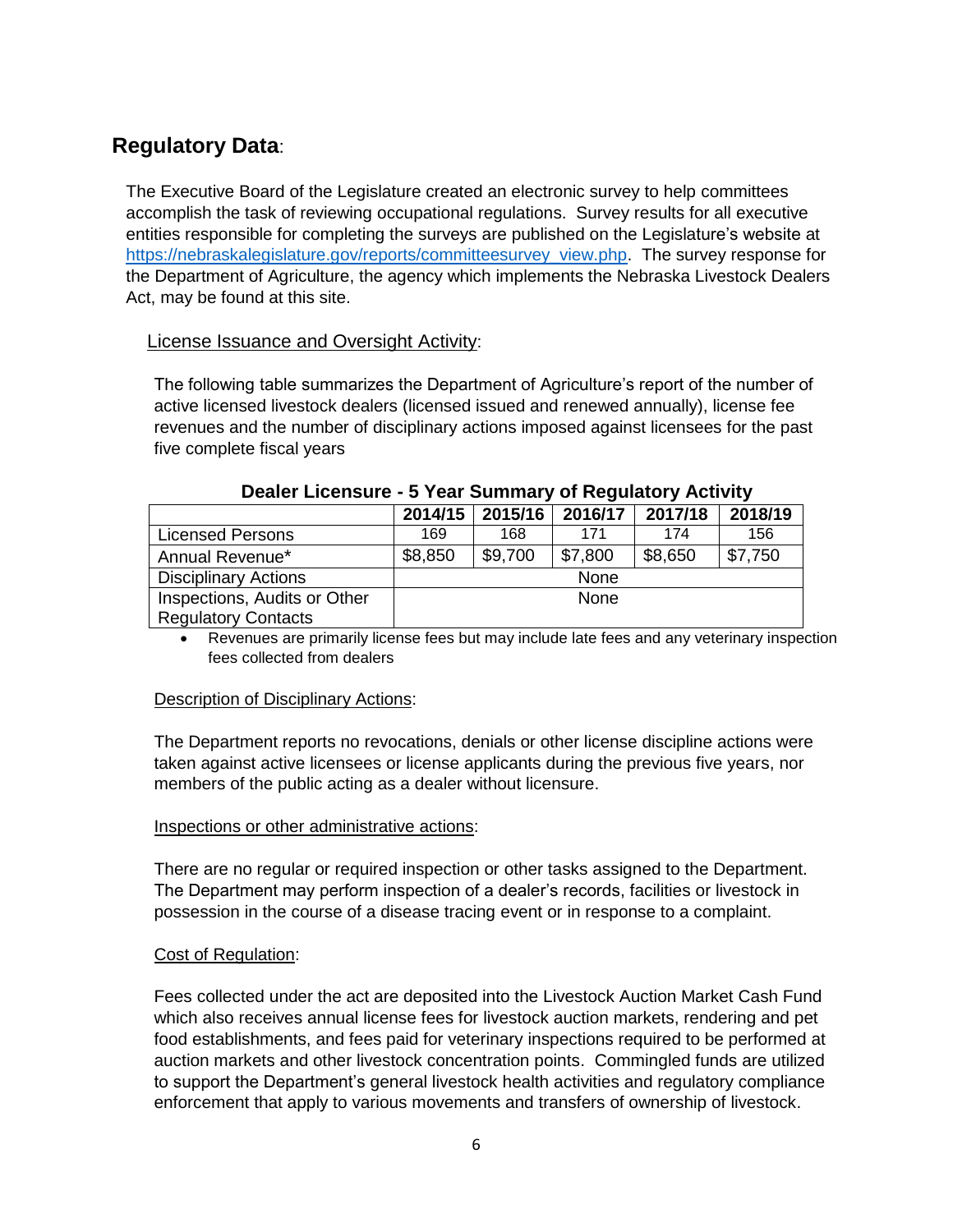The Department reports one shared staff to implement the licensure program. Dealer license issuance and renewal is a largely ministerial task. Expenditures to implement the dealer licensing program are not tracked separately and is an incidental expense under the Department's overall livestock health expenditures.

### **Comparison to Other States' Regulation:**

A summary of selected state dealer requirements in relation to the purposes of this report from the Department of Agriculture survey is pasted below. The Department survey includes each bordering state dealer licensing requirement and a selection of other Midwest states.

With the exception of Colorado, Nebraska licensure requirements appear to be comparable to the selected states.<sup>1</sup> While other states also include a bonding requirement, most states only require verification that the licensee is registered and bonded under the P&SA. Similar to Nebraska, the primary purpose of the dealer licensure or registration is to support animal health regulations enforcement.

The Livestock Marketing Association (LMA), an industry trade group, provided a state-by-state spread sheet compilation of state livestock marketing entity licensing regulations. The LMA compilation is for purposes not directly applicable to the purposes of this report. However, it was possible to discern from the LMA data the following: 1) Only a small minority of states do not require some manner of licensure or registration to engage in livestock dealing, 2) Nebraska is somewhat unique in licensing dealers under a distinct stand-alone act. In a number of states, livestock dealers are included among entities to be licensed under state livestock marketing acts and most of these state licensing acts are contained in livestock health regulations; and 3) A small number of states have dealer licensing regulations similar to Colorado where the purpose of the regulation is to assure financial responsibility of entities purchasing farm products.

#### **Selected State Livestock Dealer Licensure/Registration Requirements**

**Iowa** – Requires livestock dealer permits for any person engaged in the business of buying, selling, or assembling livestock by consignment for the purpose of resale either interstate or intrastate. \$50 annual fee and required to be bonded through P&SA.

**Kansas** – Requires licensing of livestock dealers or order buyers, and includes any person engaged in the business of buying or selling livestock in commerce, either on that person's own account or as the employee or agent of the seller or purchaser, or any person engaged in the business of buying or selling livestock in commerce on a commission basis and shall

 $\overline{\phantom{a}}$ 

<sup>1</sup> Colorado does not separately license livestock dealers, but dealers in livestock are included in the definition of dealers in farm products. Colorado's dealer regulation is primarily a consumer protection act to assure payment to growers.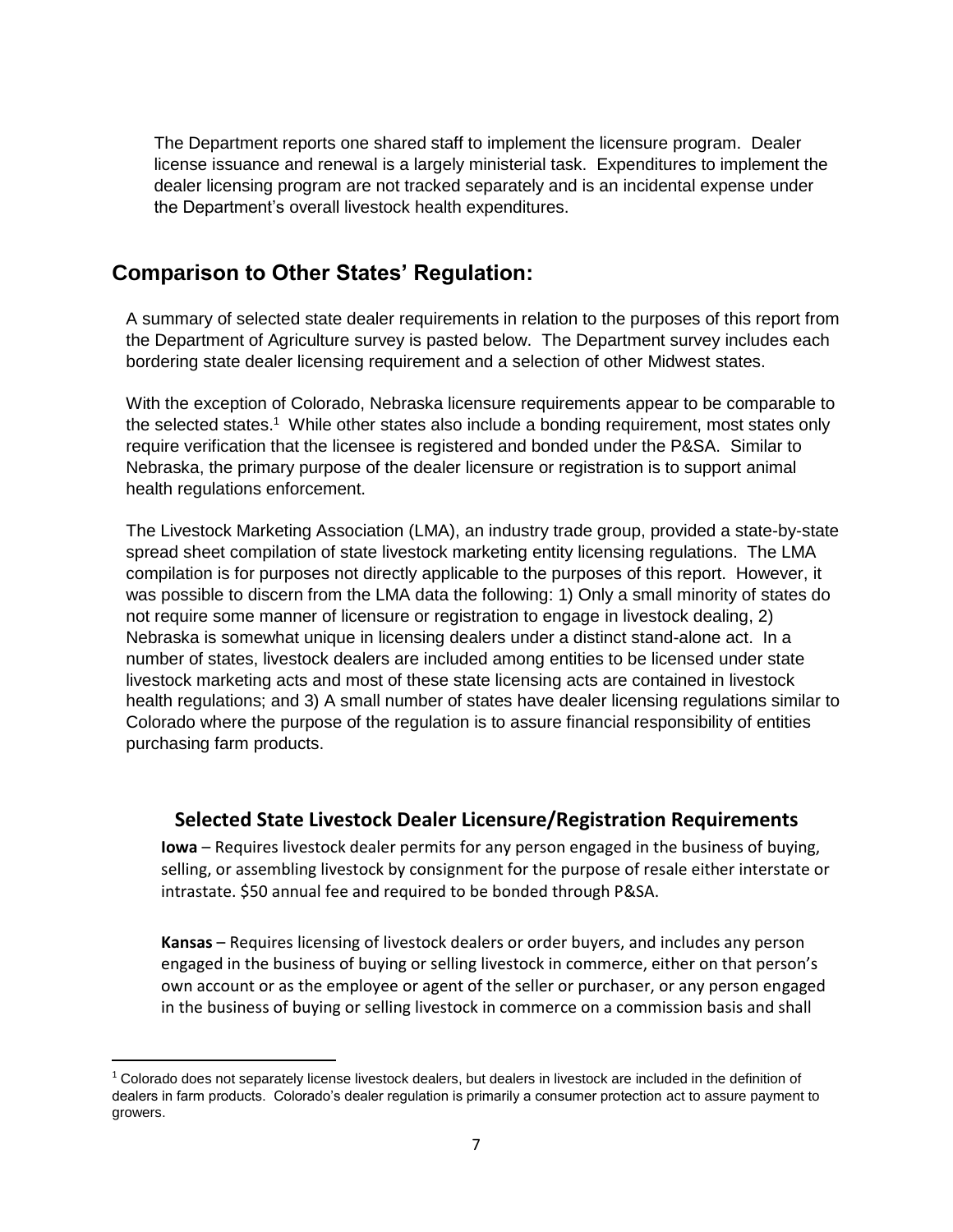include any person who buys or sells livestock with the use of a video. \$75 annual fee and required to be bonded through P&SA.

**Missouri** – Requires registration of livestock dealers for those who buy, sell, or exchange livestock; and such registered livestock dealers shall keep records regarding such sales and purchases to prevent the spread of livestock disease. No cost to register, but registration must be renewed annually.

**Montana -** "Livestock dealer" means a person engaged in the business of purchasing livestock: (i) for immediate resale; (ii) for interstate shipment; or (iii) on a commission or fee basis: (A) for the account of others; or (B) for or on behalf of a dealer or a market. \$50 for first-time license; \$50 for each additional buyer; and \$250 for annual renewals. Must be bonded through P&SA.

**North Dakota** – Requires license as a livestock dealer for any person that buys horses, mules, cattle, hogs, goats, or sheep from a producer or a livestock auction market: (i) on the person's own account, more than once per year for the purpose of resale within 30 days; (ii) on commission; or (iii) for slaughter. \$50 and required to be bonded through P&SA.

**South Dakota** – Requires licensing for livestock dealers, which are persons engaged in the business of buying, selling, and dealing in livestock from producers or livestock auction markets for resale or shipment within or without the state or for resale in the local market. \$50 and required to be bonded through P&SA.

**Colorado –** Dealers in livestock are included in the definition of dealer in farm products which includes persons purchasing farm products for processing, persons reselling farm products within 90 days of purchase, persons who broker farm product sales or buy and sell as agents of buying or selling entities, and persons selling or holding farm products for commission. Colorado requires farm product dealers to be licensed and bonded. License fee is \$25 annually for small volume dealers (less than \$20,000 annual purchases), \$275 for all others. Dealers of livestock exclusively who are bonded under P&SA are not required to meet state bond requirement.

**Texas** – Uses different terminology. Texas licenses "commission merchants," persons who pursue the business of selling livestock on consignment for a commission or other charges; solicits consignment of livestock as a livestock commission merchant; or advertises or holds himself/herself out to be a livestock commission merchant. Required to be bonded with P&SA but no licensing fee was readily available

**Wyoming** – Licenses livestock dealers, which are persons engaged in the business of buying or selling livestock in commerce, either for his own account or as an employee or agent of the seller or buyer; or any person who engages in the regular business of buying or selling livestock in commerce on a commission basis as set forth in rules by the Wyoming livestock board. License fee not readily located. Must be bonded through P&SA.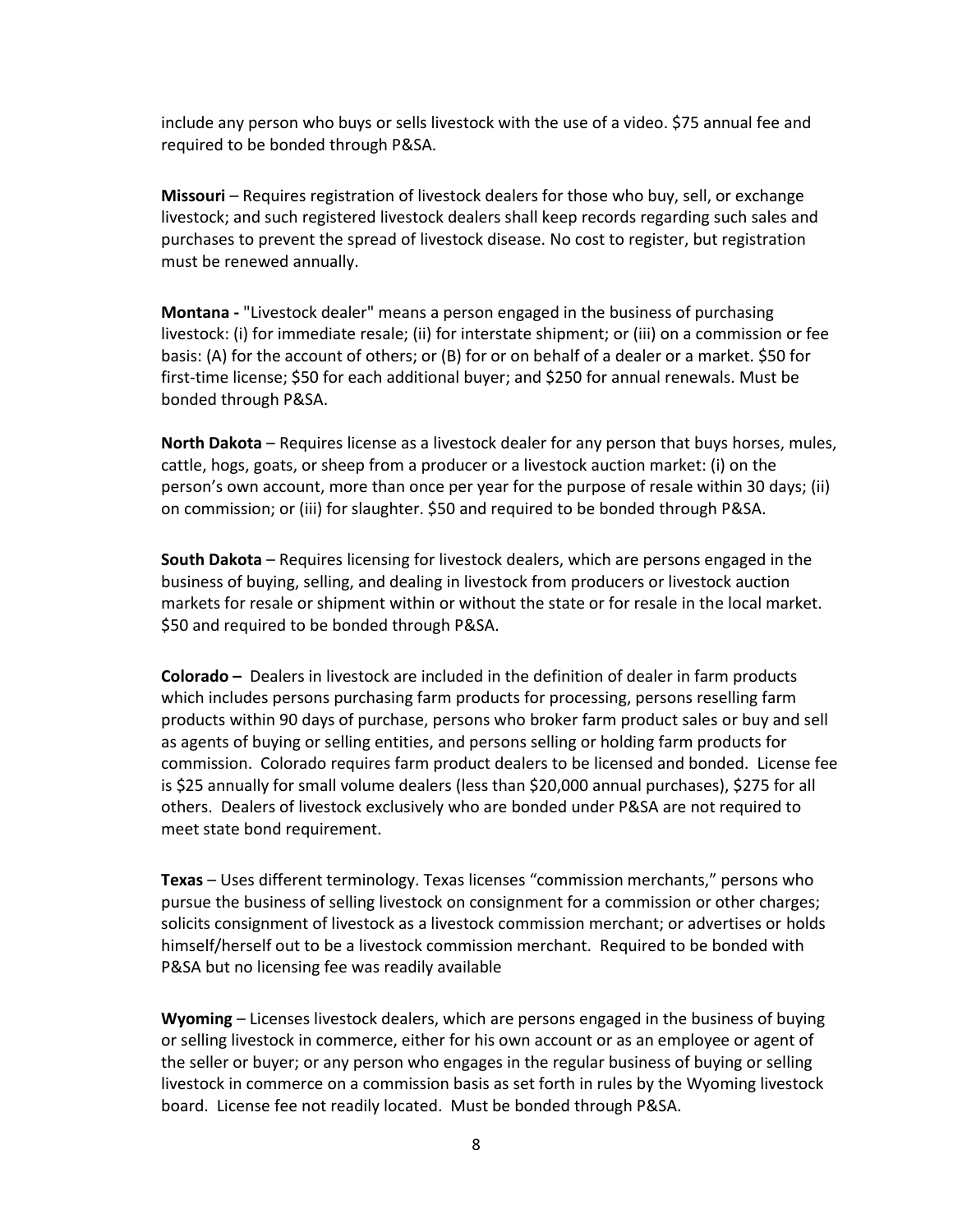## **Occupational Board Reform Act Analysis:**

#### Assumptions underlying the creation of the occupational regulation:

§54-1701 of the The Livestock Dealer Licensing Act declares the purpose of the Act as follows:

Sections [54-1701](https://nebraskalegislature.gov/laws/statutes.php?statute=54-1701) to [54-1711](https://nebraskalegislature.gov/laws/statutes.php?statute=54-1711) shall be deemed an exercise of the police powers of the State of Nebraska for the protection of the agricultural public to facilitate the control and prevention of diseases in domestic animals by requiring compliance with the laws of this state enacted for that purpose together with such regulations as may have been or may be made pursuant thereto.

The Livestock Dealers Licensing Act was enacted in 1969 through LB 1184 introduced by Senator Willard Waldo. The statement of policy above is consistent with a stated need during the hearing for LB 1184 to eliminate a gap in the state's livestock disease enforcement. Both Senator Waldo and then state veterinarian Dr. H. S. Flora testified that livestock movements arranged through dealers often bypassed veterinary inspection regulations, holding facility sanitary requirements, and other regulations to prevent the introduction and spread of livestock disease.

#### Occupational board statement of efficacy:

**Statement of effectiveness of the occupational license**? Records and accredited veterinary requirements provide the Department with the ability to trace diseased or exposed animals for disease prevention and control purposes when such animals have moved through commerce channels.

**What is the potential harm if this occupation is no longer licensed, certified, or regulated:**  The inability to effectively trace exposed, suspect or infected animals moving in commerce could be devastating to the State's livestock industry.

#### Occupational regulation in relation to Occupational Board Reform Act Policy

§84-946 of the Occupational Board Reform Act declares a policy of the state of Nebraska to protect the fundamental right of an individual to pursue a lawful occupation and to use the least restrictive regulation necessary to meet the perceived need for regulation.

The requirement for state licensure does not function as a true occupational license as contemplated by the Occupational Board Reform Act. It is not a purpose of state licensure to limit participation in the occupation to persons meeting minimal competency, or to regulate the livestock dealer occupation for ethics. While knowledge of livestock breeds and their characteristics, having familiarity with and establishing working relationships with actors within the livestock industry, and skill in judging quality and value of individual livestock animals or groups of animals are essential attributes, no formal specialized education or training, or other demonstration of competency, is required as a qualification for licensure. Persons engaged as dealers typically enter the occupation as an outgrowth of skills and knowledge acquired through experience in the livestock industry.

Dealer licensure functions primarily as a registration to notify the Department of Agriculture of actors and facilities that are subject the Department's animal health oversight. The Act and